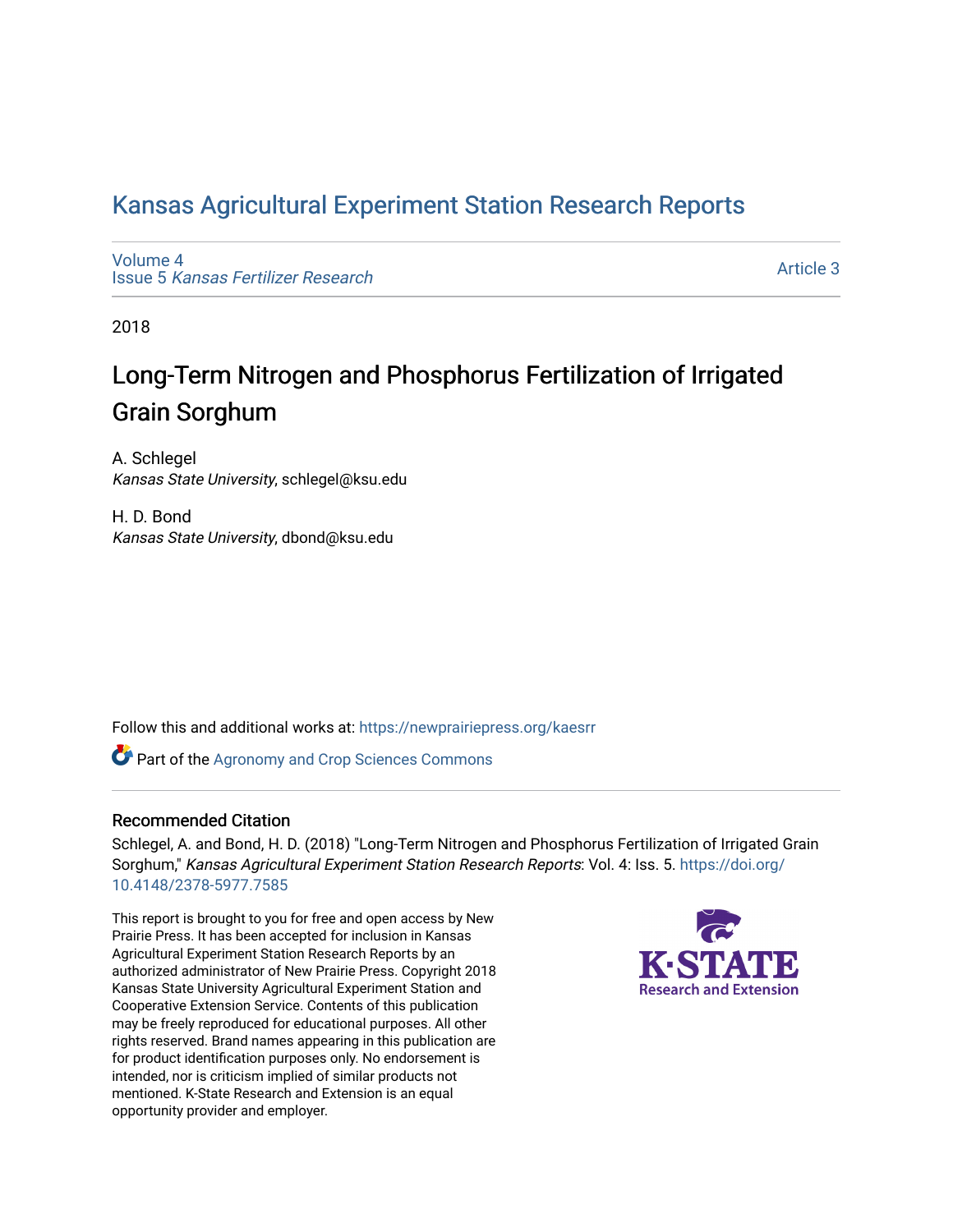## Long-Term Nitrogen and Phosphorus Fertilization of Irrigated Grain Sorghum

#### Abstract

This study was initiated in 1961 to determine responses of continuous grain sorghum grown under flood irrigation to N, P, and K fertilization. The study is conducted on a Ulysses silt loam soil with an inherently high K content. The irrigation system was changed from flood to sprinkler in 2001.

#### Keywords

Nitrogen fertilization, phosphorus fertilization, irrigated grain sorghum, long-term fertility, nutrient removal

#### Creative Commons License



This work is licensed under a [Creative Commons Attribution 4.0 License](https://creativecommons.org/licenses/by/4.0/).

#### Cover Page Footnote

The International Plant Nutrition Institute partially supported this research project.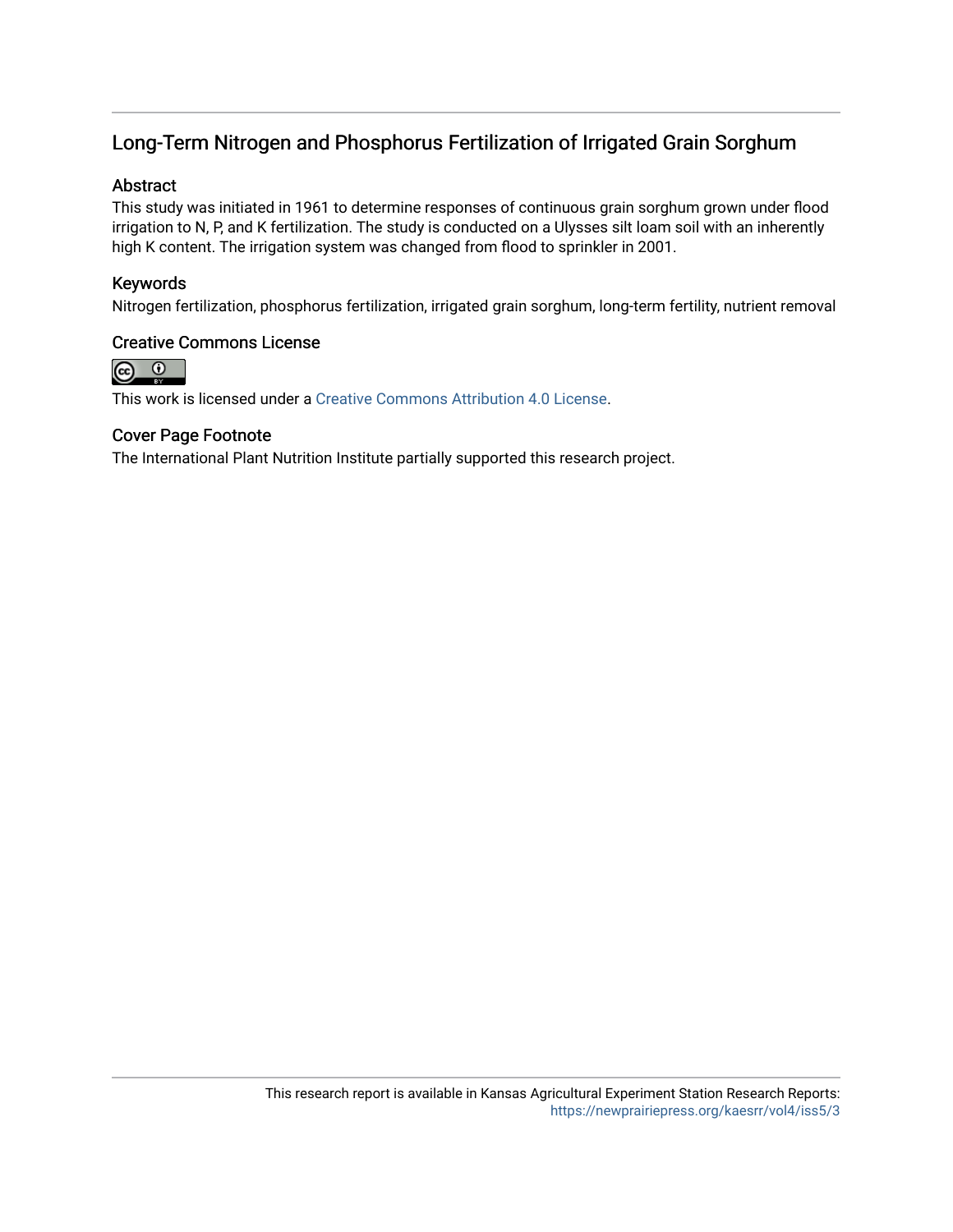

Kansas Fertilizer Research 2018



# Long-Term Nitrogen and Phosphorus Fertilization of Irrigated Grain Sorghum

*A.J. Schlegel and H.D. Bond*

## Summary

Long-term research shows that phosphorus (P) and nitrogen (N) fertilizer must be applied to optimize production of irrigated grain sorghum in western Kansas. In 2017, N applied alone increased yields 53 bu/a, whereas N and P applied together increased yields up to 67 bu/a. Averaged across the past 10 years, N and P fertilization increased sorghum yields up to 77 bu/a. Application of 80 lb/a N (with P) was sufficient to produce almost 90% of maximum yield in 2017, which is slightly less than the 10-year average. Application of potassium (K) has had no effect on sorghum yield throughout the study period. Average grain N content reached a maximum of ~0.7 lb/bu while grain P content reached a maximum of 0.15 lb/bu (0.34 lb  $P_2O_5$ /bu) and grain K content reached a maximum of 0.19 lb/bu (0.23 lb  $\text{K}_{2}\text{O}/\text{bu}$ ). At the highest N, P, and K rate, apparent fertilizer recovery in the grain was 32% for N, 66% for P, and 39% for K.

## Introduction

This study was initiated in 1961 to determine responses of continuous grain sorghum grown under flood irrigation to N, P, and K fertilization. The study is conducted on a Ulysses silt loam soil with an inherently high K content. The irrigation system was changed from flood to sprinkler in 2001.

## **Procedures**

This field study is conducted at the Tribune Unit of the Kansas State University Southwest Research-Extension Center. Fertilizer treatments initiated in 1961 are N rates of 0, 40, 80, 120, 160, and 200 lb/a N without P and K; with 40 lb/a  $P_2O_5$  and zero K; and with 40 lb/a  $\text{P}_2\text{O}_5$  and 40 lb/a K<sub>2</sub>O. All fertilizers are broadcast by hand in the spring and incorporated before planting. The soil is a Ulysses silt loam. Sorghum (Pioneer 85G46 in 2008–2011, Pioneer 84G62 in 2012–2014, Pioneer 86G32 in 2015, and Pioneer 84G62 in 2016–2017) was planted in late May or early June. Irrigation is used to minimize water stress. Sprinkler irrigation has been used since 2001. The center two rows of each plot are machine harvested after physiological maturity. Grain yields are adjusted to 12.5% moisture. Grain samples were collected at harvest, dried, ground, and analyzed for N, P, and K concentrations. Grain N, P, and K content (lb/bu) and removal (lb/a) were calculated. Apparent fertilizer N recovery in the grain  $\rm (AFNR_{g}^{\rm })$  was calculated as N uptake in treatments receiving N fertilizer minus N uptake in the unfertilized control divided by N rate. The same approach was used to calculate apparent fertilizer P recovery in the grain (AFPR<sub>g</sub>) and apparent fertilizer K recovery (AFKR<sub>g</sub>).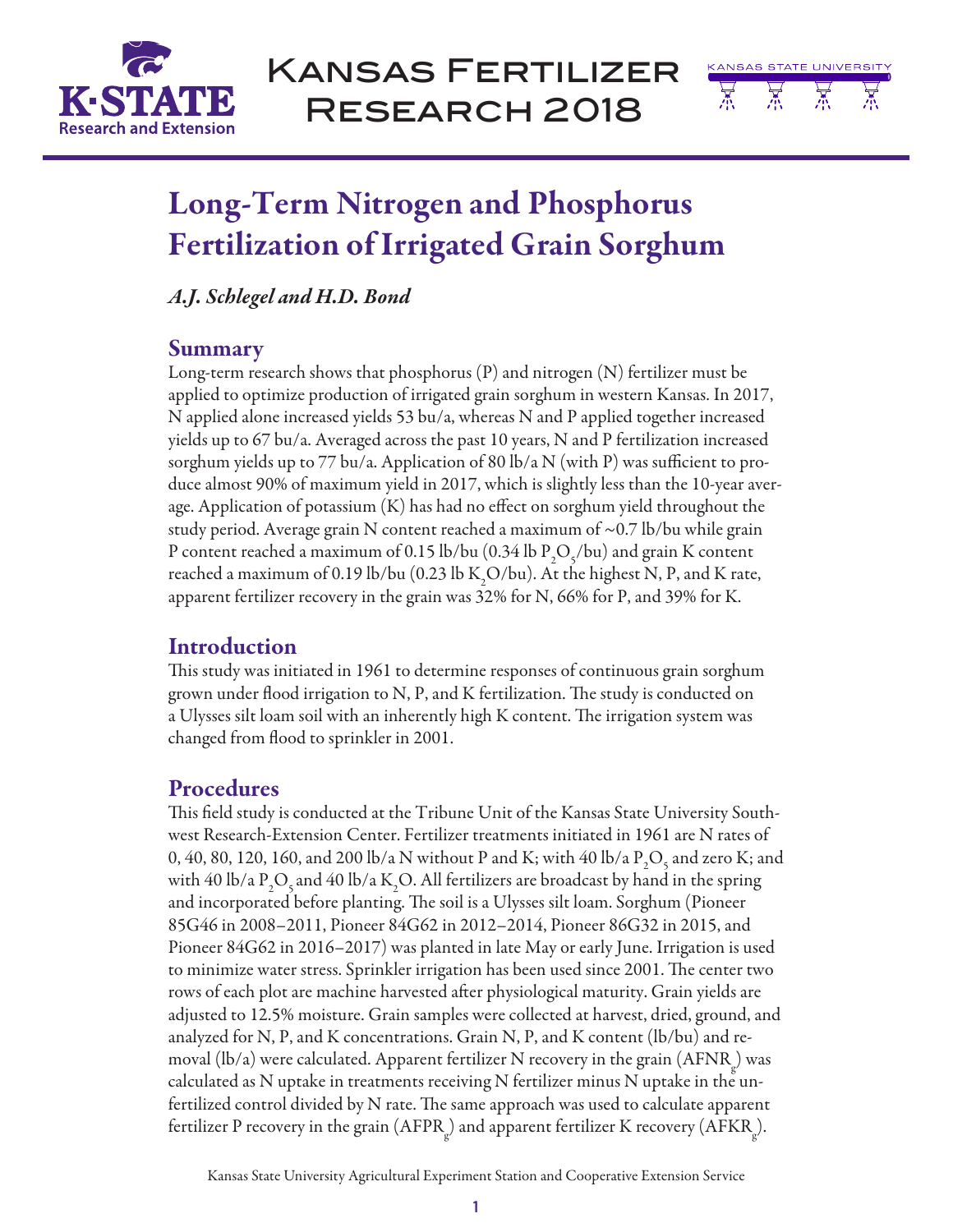Aerial application of insecticide was used for control of grasshoppers on July 18 and hail damage occurred on August 18.

## Results

Grain sorghum yields in 2017 were 8% lower than the 10-year average (Table 1). Nitrogen alone increased yields 53 bu/a while P alone increased yields less than 10 bu/a. However, N and P applied together increased yields up to 67 bu/a. Averaged across the past 10 years, N and P applied together increased yields up to 77 bu/a. In 2017, 40 lb/a N (with P) produced about 88% of maximum yield, which is greater than the 10-year average of 83%. The 10-year average for 80 lb/a N (with P) and 120 lb/a N (with P) was 93 and 95% of maximum yield, respectively. Sorghum yields were not affected by K fertilization, which has been the case throughout the study period.

The 10-year average grain N concentration (%) increased with N rates but tended to decrease when P was also applied, presumably because of higher grain yields diluting N content (Table 2). Grain N content reached a maximum of  $\sim$  0.7 lb/bu. Maximum N removal (lb/a) was obtained with 160 lb N/a or greater with P. Similar to N, average P concentration increased with P application but decreased with higher N rates. Grain P content (lb/bu) of ~0.15 lb P/bu (0.34 lb  $P_2O_5$ /bu) was similar for all N rates when P was applied. Grain P removal was similar for all N rates of 40 lb/a or greater with P removal ranging from 18 to 22 lb/a. Average K concentration  $(\%)$  and content  $(lb/bu)$ tended to decrease with increased N rates. Similar to P, K removal was similar for all N rates of 40 lb/a or greater plus K ranging from 22 to 26 lb/a. At the highest N, P, and K rate, apparent fertilizer recovery in the grain was 32% for N, 66% for P, and 39% for K.

## Acknowledgment

The International Plant Nutrition Institute partially supported this research project.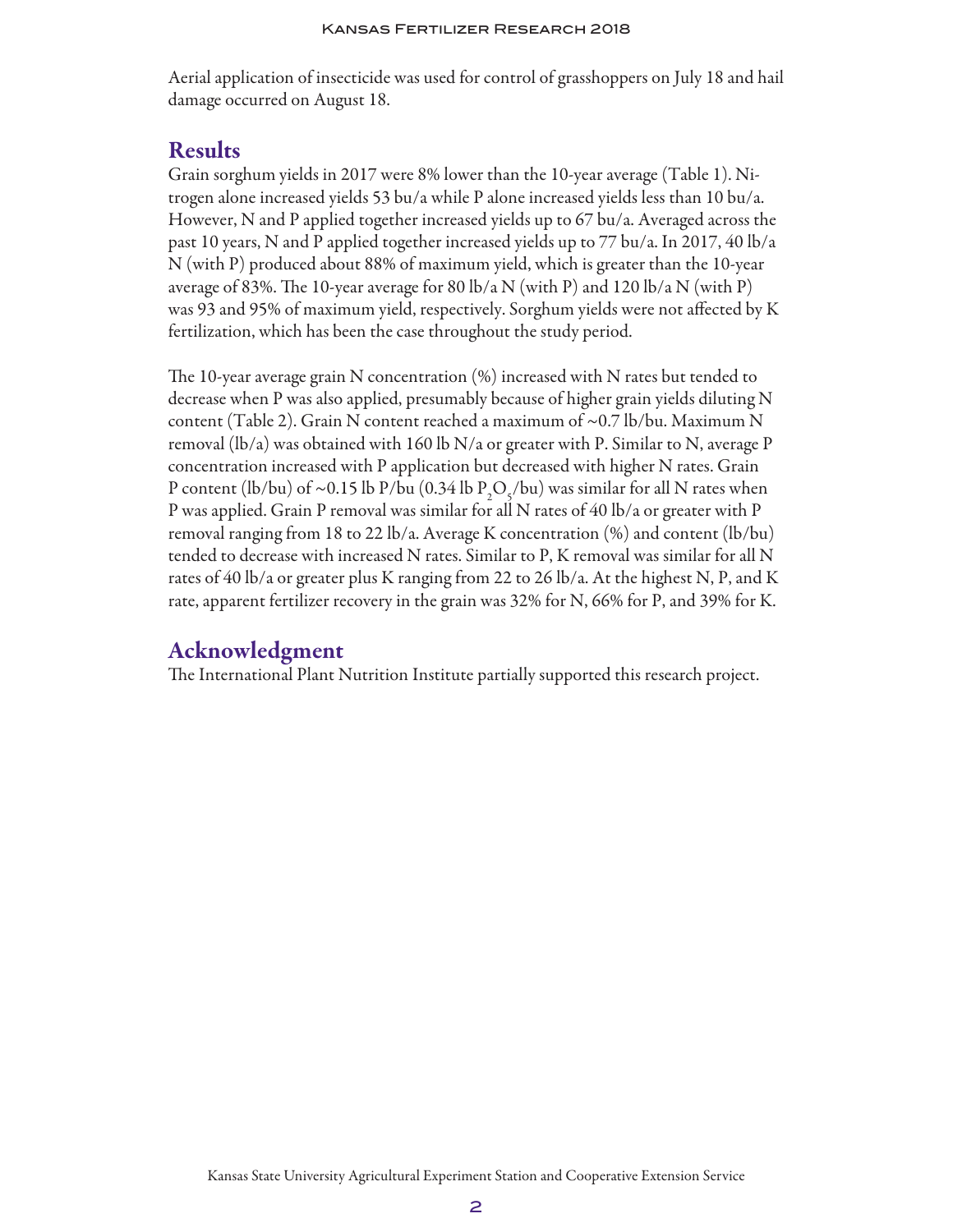| Fertilizer       |                  |                  |      | Grain sorghum yield |      |      |      |      |      |      |      |      |      |
|------------------|------------------|------------------|------|---------------------|------|------|------|------|------|------|------|------|------|
| ${\bf N}$        | $P_2O_3$         | K, O             | 2008 | 2009                | 2010 | 2011 | 2012 | 2013 | 2014 | 2015 | 2016 | 2017 | Mean |
|                  | $-lb/a$ -        |                  |      |                     |      |      |      |      |      |      |      |      |      |
| $\boldsymbol{0}$ | $\mathbf{0}$     | $\boldsymbol{0}$ | 66   | 64                  | 51   | 75   | 78   | 62   | 90   | 89   | 80   | 70   | 73   |
| $\boldsymbol{0}$ | 40               | $\mathbf{0}$     | 60   | 70                  | 51   | 83   | 90   | 77   | 94   | 102  | 91   | 79   | 80   |
| $\boldsymbol{0}$ | 40               | $40\,$           | 65   | 76                  | 55   | 88   | 93   | 72   | 96   | 97   | 91   | 80   | 81   |
|                  |                  |                  |      |                     |      |      |      |      |      |      |      |      |      |
| 40               | $\boldsymbol{0}$ | $\boldsymbol{0}$ | 92   | 84                  | 66   | 106  | 115  | 94   | 115  | 122  | 106  | 87   | 99   |
| 40               | 40               | $\boldsymbol{0}$ | 111  | 118                 | 77   | 121  | 140  | 114  | 144  | 160  | 142  | 120  | 125  |
| 40               | 40               | $40\,$           | 105  | 109                 | 73   | 125  | 132  | 110  | 142  | 155  | 137  | 118  | 121  |
|                  |                  |                  |      |                     |      |      |      |      |      |      |      |      |      |
| 80               | $\mathbf{0}$     | $\boldsymbol{0}$ | 114  | 115                 | 73   | 117  | 132  | 102  | 120  | 133  | 120  | 104  | 113  |
| 80               | 40               | $\boldsymbol{0}$ | 128  | 136                 | 86   | 140  | 163  | 136  | 151  | 173  | 154  | 123  | 139  |
| 80               | 40               | $40\,$           | 126  | 108                 | 84   | 138  | 161  | 133  | 164  | 178  | 160  | 129  | 138  |
|                  |                  |                  |      |                     |      |      |      |      |      |      |      |      |      |
| 120              | $\boldsymbol{0}$ | $\boldsymbol{0}$ | 106  | 113                 | 70   | 116  | 130  | 100  | 116  | 127  | 108  | 93   | 108  |
| 120              | 40               | $\boldsymbol{0}$ | 131  | 130                 | 88   | 145  | 172  | 137  | 162  | 177  | 164  | 121  | 143  |
| 120              | 40               | $40\,$           | 136  | 136                 | 90   | 147  | 175  | 142  | 170  | 178  | 170  | 131  | 147  |
|                  |                  |                  |      |                     |      |      |      |      |      |      |      |      |      |
| 160              | $\mathbf{0}$     | $\mathbf{0}$     | 105  | 108                 | 74   | 124  | 149  | 117  | 139  | 150  | 135  | 120  | 122  |
| 160              | 40               | $\boldsymbol{0}$ | 138  | 128                 | 92   | 152  | 178  | 146  | 171  | 181  | 173  | 137  | 150  |
| 160              | 40               | 40               | 133  | 140                 | 88   | 151  | 174  | 143  | 176  | 179  | 161  | 131  | 147  |
|                  |                  |                  |      |                     |      |      |      |      |      |      |      |      |      |
| 200              | $\mathbf{0}$     | $\boldsymbol{0}$ | 120  | 110                 | 78   | 128  | 147  | 119  | 139  | 155  | 151  | 123  | 127  |
| 200              | 40               | $\boldsymbol{0}$ | 137  | 139                 | 84   | 141  | 171  | 136  | 165  | 177  | 167  | 131  | 145  |
| 200              | 40               | $40\,$           | 135  | 129                 | 87   | 152  | 175  | 138  | 170  | 179  | 170  | 131  | 147  |
|                  |                  |                  |      | continued           |      |      |      |      |      |      |      |      |      |

Table 1. Nitrogen (N), phosphorus (P), and potassium (K) fertilizers on irrigated grain sorghum yields, Tribune, KS, 2008–2017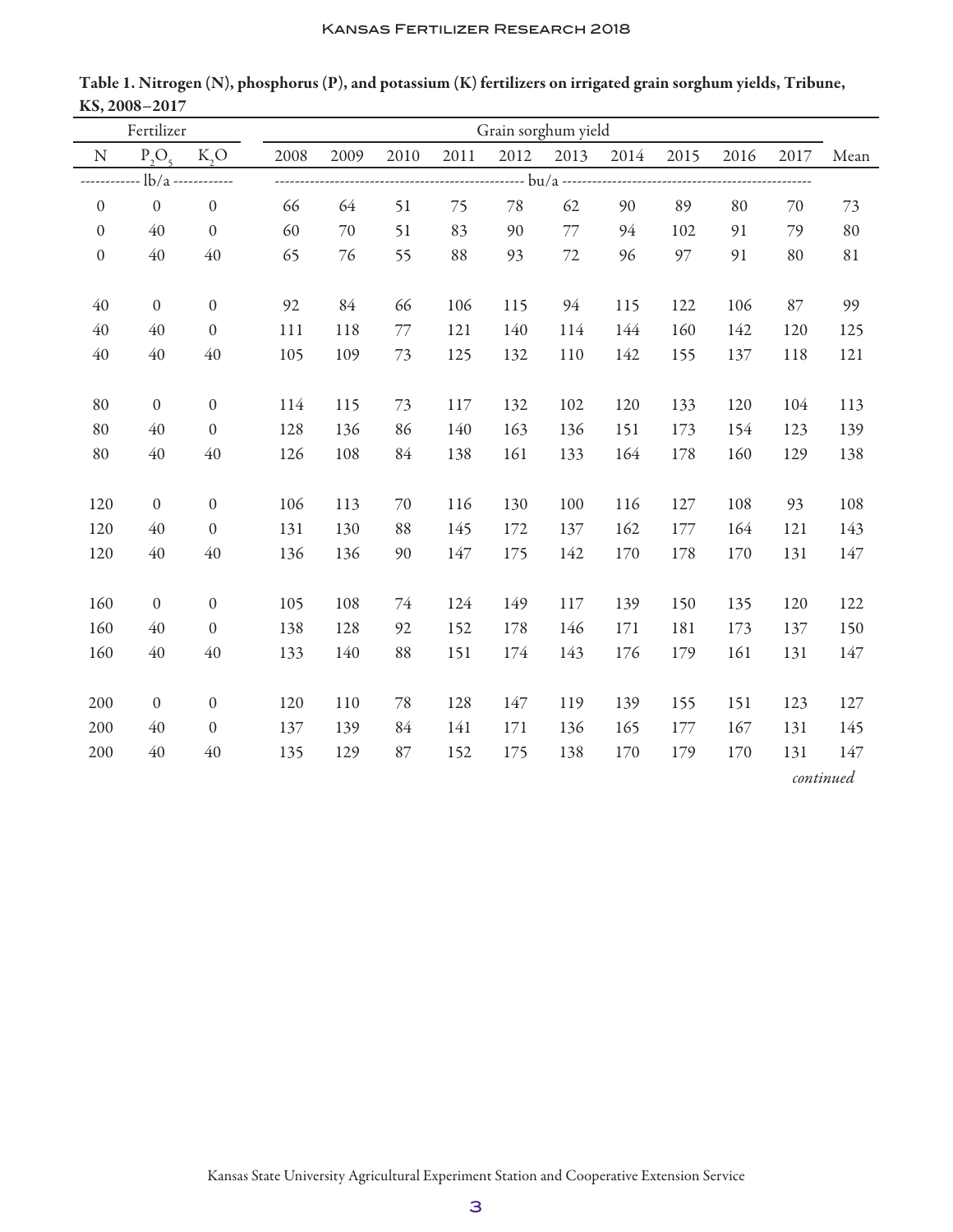|                         | Fertilizer           |                  | Grain sorghum yield |                |                |                  |                  |         |                  |                  |                  |       |                  |
|-------------------------|----------------------|------------------|---------------------|----------------|----------------|------------------|------------------|---------|------------------|------------------|------------------|-------|------------------|
| ${\bf N}$               | $P_2O_5$             | K, O             | 2008                | 2009           | 2010           | 2011             | 2012             | 2013    | 2014             | 2015             | 2016             | 2017  | Mean             |
|                         | ANOVA (P>F)          |                  |                     |                |                |                  |                  |         |                  |                  |                  |       |                  |
| Nitrogen                |                      |                  | 0.001               | 0.001          | 0.001          | 0.001            | 0.001            | 0.001   | 0.001            | 0.001            | 0.001            | 0.001 | 0.001            |
| Linear                  |                      |                  | 0.001               | 0.001          | 0.001          | 0.001            | 0.001            | 0.001   | 0.001            | 0.001            | 0.001            | 0.001 | 0.001            |
|                         | Quadratic            |                  | 0.001               | 0.001          | 0.001          | 0.001            | 0.001            | 0.001   | 0.001            | 0.001            | 0.001            | 0.001 | 0.001            |
| $P-K$                   |                      |                  | 0.001               | 0.001          | 0.001          | 0.001            | 0.001            | 0.001   | 0.001            | 0.001            | 0.001            | 0.001 | 0.001            |
|                         | Zero P vs. P         |                  | 0.001               | 0.001          | 0.001          | 0.001            | 0.001            | 0.001   | 0.001            | 0.001            | 0.001            | 0.001 | 0.001            |
| P vs. P-K               |                      |                  | 0.745               | 0.324          | 0.892          | 0.278            | 0.826            | 0.644   | 0.117            | 0.806            | 0.943            | 0.727 | 0.932            |
| $N \times P-K$          |                      |                  | 0.005               | 0.053          | 0.229          | 0.542            | 0.186            | 0.079   | 0.012            | 0.002            | 0.001            | 0.084 | 0.006            |
|                         |                      |                  |                     |                |                |                  |                  |         |                  |                  |                  |       |                  |
| <b>MEANS</b>            |                      |                  |                     |                |                |                  |                  |         |                  |                  |                  |       |                  |
|                         | Nitrogen, lb/a       |                  |                     |                |                |                  |                  |         |                  |                  |                  |       |                  |
| $\mathbf{0}$            |                      |                  | 64d                 | 70c            | 52c            | 82d              | 87d              | 70d     | 94e              | 96d              | 87d              | 76d   | 78d              |
| 40                      |                      | 103c             | 104b                | 72b            | 117c           | 129c             | 106c             | 134d    | 146c             | 129c             | 108c             | 115c  |                  |
| 80                      |                      | 123 <sub>b</sub> | 120a                | 81a            | 132b           | 152 <sub>b</sub> | 124b             | 145c    | 161b             | 145b             | 119b             | 130b  |                  |
| 120                     |                      |                  | 124ab               | 126a           | 82a            | 136ab            | 159ab            | 126b    | 149bc            | 161b             | 147b             | 115bc | 133b             |
| 160                     |                      |                  | 125ab               | 125a           | 84a            | 142a             | 167a             | 135a    | 162a             | 170a             | 156a             | 129a  | 140a             |
| 200                     |                      |                  | 131a                | 126a           | 83a            | 141a             | 165a             | 131ab   | 158ab            | 170a             | 163a             | 129a  | 140a             |
| $\mathrm{LSD}_{(0.05)}$ |                      |                  | $\overline{7}$      | $11\,$         | 5              | 8                | 9                | $\,8\,$ | 9                | $\,8\,$          | $\,8\,$          | 9     | 6                |
|                         | $P_2O_5-K_2O$ , lb/a |                  |                     |                |                |                  |                  |         |                  |                  |                  |       |                  |
| $0 - 0$                 |                      |                  | 101b                | 99b            | 68b            | 111b             | 125 <sub>b</sub> | 99b     | 120b             | 129 <sub>b</sub> | 117 <sub>b</sub> | 99b   | 107 <sub>b</sub> |
| $40 - 0$                |                      | 117a             | 120a                | 80a            | 130a           | 152a             | 124a             | 148a    | 162a             | 149a             | 119a             | 130a  |                  |
| $40 - 40$               |                      |                  | 117a                | 116a           | 79a            | 133a             | 152a             | 123a    | 153a             | 161a             | 148a             | 120a  | 130a             |
| $LSD$ <sub>(0.05)</sub> |                      |                  | 5                   | $\overline{7}$ | $\overline{4}$ | $\epsilon$       | $\epsilon$       | 5       | $\boldsymbol{6}$ | 5                | 6                | 6     | $\overline{4}$   |

Table 1. Nitrogen (N), phosphorus (P), and potassium (K) fertilizers on irrigated grain sorghum yields, Tribune, KS, 2008–2017

ANOVA = analysis of variance. LSD = least significant difference.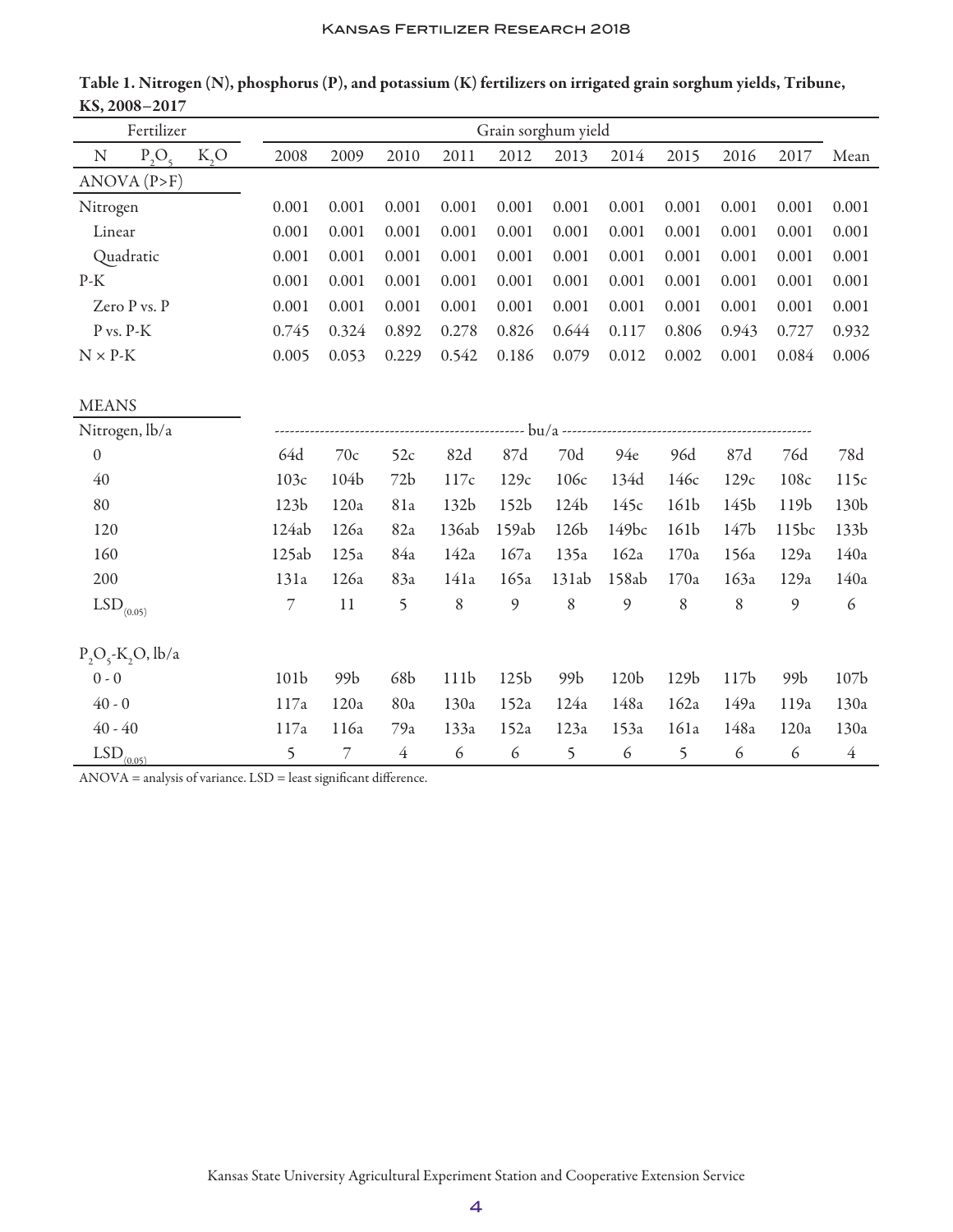| Fertilizer       |                  | Grain            |              |           |                                |           |                                  |         | Grain removal |                |                      |                      |                          |                                                           |
|------------------|------------------|------------------|--------------|-----------|--------------------------------|-----------|----------------------------------|---------|---------------|----------------|----------------------|----------------------|--------------------------|-----------------------------------------------------------|
| N                | $P_2O_5$         | K, O             | ${\bf N}$    | ${\bf P}$ | $\rm K$                        | ${\bf N}$ | $\, {\bf p}$                     | $\rm K$ | ${\bf N}$     | $\, {\bf p}$   | K                    |                      |                          | * $AFNRg$ * $AFPRg$ * $AFKRg$                             |
|                  | $-lb/a$          | -------------    | ____________ |           | $\frac{1}{2}$ ---------------- |           | ------------- lb/bu ------------ |         | ------------  |                | $lb/a$ ------------- |                      |                          | ---------------- % ---------------                        |
| $\boldsymbol{0}$ | $\boldsymbol{0}$ | $\boldsymbol{0}$ | 1.02         | 0.263     | 0.361                          | 0.50      | 0.129                            | 0.177   | 36            | $\mathfrak{g}$ | 13                   | $\sim$ $\sim$ $\sim$ | $\sim$ $\sim$ $\sim$     | $\sim$ $\sim$ $\sim$                                      |
| $\boldsymbol{0}$ | 40               | $\theta$         | 1.01         | 0.315     | 0.385                          | 0.50      | 0.154                            | 0.189   | 39            | 12             | 15                   | ---                  | 18                       | $\sim$ $\sim$ $\sim$                                      |
| $\theta$         | 40               | 40               | 1.01         | 0.312     | 0.382                          | 0.50      | 0.153                            | 0.187   | 40            | 12             | 15                   | $\sim$ $\sim$        | 18                       | 7                                                         |
| 40               | $\boldsymbol{0}$ | $\overline{0}$   | 1.13         | 0.239     | 0.345                          | 0.55      | 0.117                            | 0.169   | 54            | 11             | 17                   | 45                   | $\sim$ $\sim$ $\sim$     | $--$                                                      |
| 40               | 40               | $\overline{0}$   | 1.09         | 0.318     | 0.373                          | 0.53      | 0.156                            | 0.183   | 66            | 19             | 23                   | 76                   | 58                       | $\overline{\phantom{a}}$                                  |
| 40               | 40               | 40               | 1.10         | 0.311     | 0.370                          | 0.54      | 0.152                            | 0.181   | 64            | 18             | 22                   | 70                   | 52                       | $27\,$                                                    |
| 80               | $\mathbf{0}$     | $\overline{0}$   | 1.33         | 0.223     | 0.339                          | 0.65      | 0.109                            | 0.166   | 73            | 12             | 19                   | 47                   | $\sim$ $\sim$ $\sim$     | $\cdots$                                                  |
| 80               | 40               | $\theta$         | 1.22         | 0.298     | 0.357                          | 0.60      | 0.146                            | 0.175   | 82            | 20             | 24                   | 58                   | 63                       | $\sim$ $\sim$ $\sim$                                      |
| 80               | 40               | 40               | 1.18         | 0.306     | 0.360                          | 0.58      | 0.150                            | 0.176   | 79            | 21             | 24                   | 54                   | 66                       | 35                                                        |
| 120              | $\mathbf{0}$     | $\overline{0}$   | 1.39         | 0.210     | 0.336                          | 0.68      | 0.103                            | 0.164   | 73            | 11             | 18                   | 31                   | $\sim$ $\sim$ $\sim$     | $\sim$ $\sim$ $\sim$                                      |
| 120              | 40               | $\overline{0}$   | 1.32         | 0.286     | 0.354                          | 0.65      | 0.140                            | 0.174   | 92            | 20             | 25                   | 46                   | 61                       | $\sim$ $\sim$ $\sim$                                      |
| 120              | 40               | 40               | 1.32         | 0.306     | 0.358                          | 0.64      | 0.150                            | 0.175   | 95            | 22             | 26                   | 49                   | 73                       | 39                                                        |
| 160              | $\mathbf{0}$     | $\overline{0}$   | 1.41         | 0.233     | 0.345                          | 0.69      | 0.114                            | 0.169   | 84            | 14             | 21                   | 30                   | $\overline{\phantom{m}}$ | $\sim$ $\sim$ $\sim$                                      |
| 160              | 40               | $\theta$         | 1.38         | 0.307     | 0.361                          | 0.68      | 0.150                            | 0.177   | 101           | 22             | 26                   | 41                   | 76                       | $\hspace{0.05cm}$ - $\hspace{0.05cm}$ - $\hspace{0.05cm}$ |
| 160              | 40               | 40               | 1.35         | 0.286     | 0.353                          | 0.66      | 0.140                            | 0.173   | 97            | 20             | 25                   | 38                   | 64                       | 38                                                        |
| 200              | $\overline{0}$   | $\overline{0}$   | 1.42         | 0.238     | 0.349                          | 0.70      | 0.117                            | 0.171   | 88            | 15             | 22                   | 26                   | $\sim$ $\sim$ $\sim$     | $--$                                                      |
| 200              | 40               | $\theta$         | 1.39         | 0.285     | 0.357                          | 0.68      | 0.140                            | 0.175   | 98            | 20             | 25                   | 31                   | 63                       | $\sim$ $\sim$ $\sim$                                      |
| 200              | 40               | 40               | 1.39         | 0.291     | 0.359                          | 0.68      | 0.143                            | 0.176   | 99            | 21             | 26                   | 32                   | 66                       | 39                                                        |
|                  |                  |                  |              |           |                                |           |                                  |         |               |                |                      |                      | continued                |                                                           |

Table 2. Nitrogen (N), phosphorus (P), and potassium (K) fertilizers on grain N, P, and K content of irrigated grain sorghum, Tribune, KS, 2008–<sup>2017</sup>

ហ

*continued*

Kansas Fertilizer Research 2018

**KANSON TERHITINER REPRODUCT NO18**